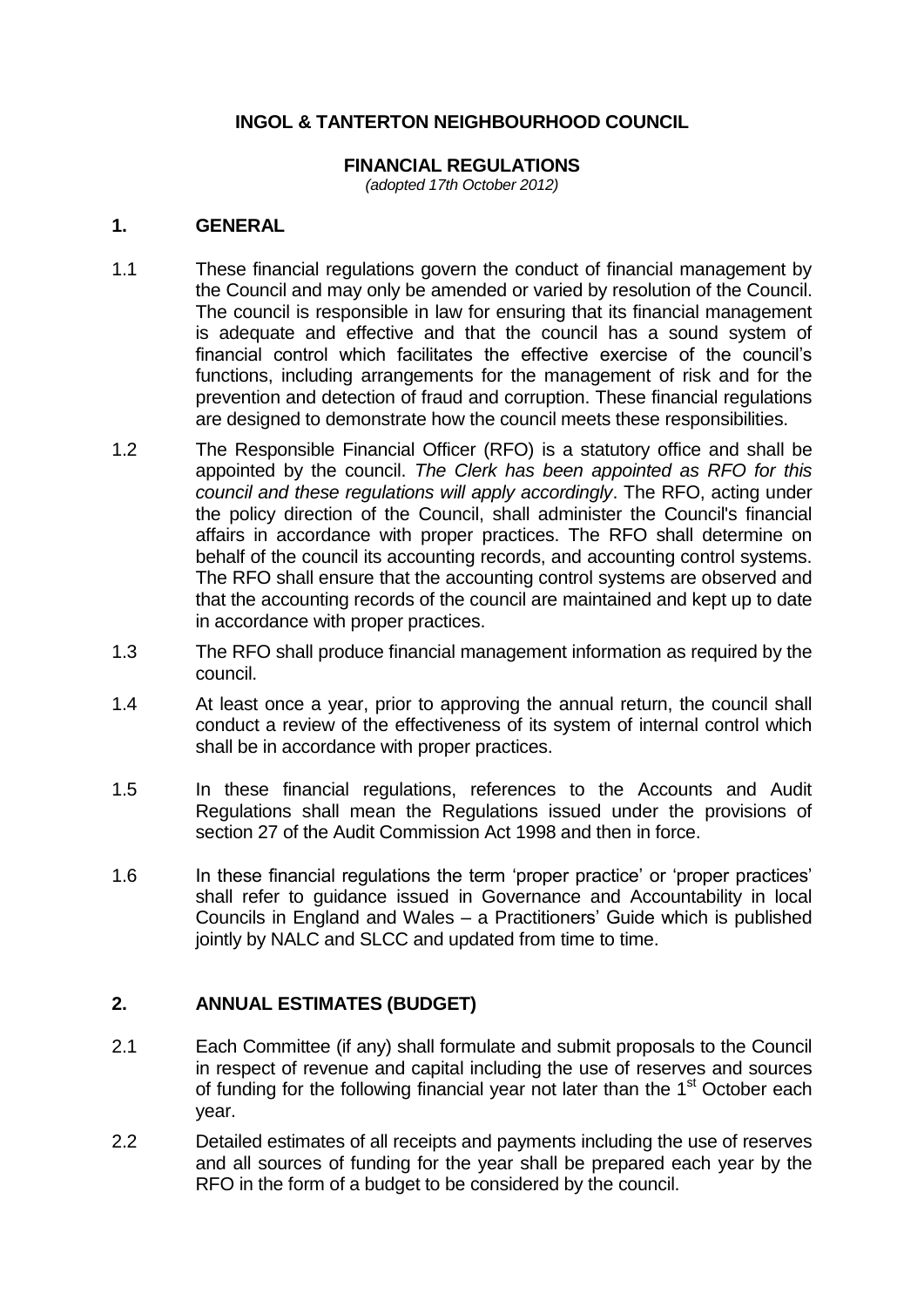- 2.3 The Council shall review the budget not later than the end of December each year and shall fix the Precept to be levied for the ensuing financial year. The RFO shall issue the precept to the billing authority and shall supply each member with a copy of the approved budget.
- 2.4 The annual budgets shall form the basis of financial control for the ensuing year.
- 2.5 The Council shall consider the need for and shall have regard to a three year forecast of Revenue and Capital Receipts and Payments which may be prepared at the same time as the annual Budget.

#### **3 BUDGETARY CONTROL**

- 3.1 Expenditure on revenue items may be incurred up to the amounts included for that class of expenditure in the approved budget.
- 3.2 No expenditure may be incurred that will exceed the amount provided in the revenue budget for that class of expenditure without the approval of the Council. During the budget year and with the approval of council having considered fully the implications for public services, unspent and available amounts may be moved to other budget headings or to an earmarked or general reserve as appropriate.
- 3.3 The RFO shall regularly provide the Council with a statement of receipts and payments to date under each head of the budgets, comparing actual expenditure to the appropriate date against that planned as shown in the budget. These statements are to be prepared at least at the end of each financial quarter.
- 3.4 The Clerk may incur expenditure on behalf of the Council which is necessary to carry out any repair replacement or other work which is of such extreme urgency that it must be done at once, whether or not there is any budgetary provision for the expenditure, subject to a limit of £200. The Clerk shall report the action to the Council as soon as practicable thereafter.
- 3.5 Unspent provisions in the revenue budget shall not be carried forward to a subsequent year unless placed in an earmarked reserve by resolution of the council.
- 3.6 No expenditure shall be incurred in relation to any capital project and no contract entered into or tender accepted involving capital expenditure unless the Council is satisfied that the necessary funds are available, or the requisite borrowing approval has been obtained.
- 3.7 All capital works shall be administered in accordance with the Council's standing orders and financial regulations relating to contracts.

#### **4. ACCOUNTING AND AUDIT**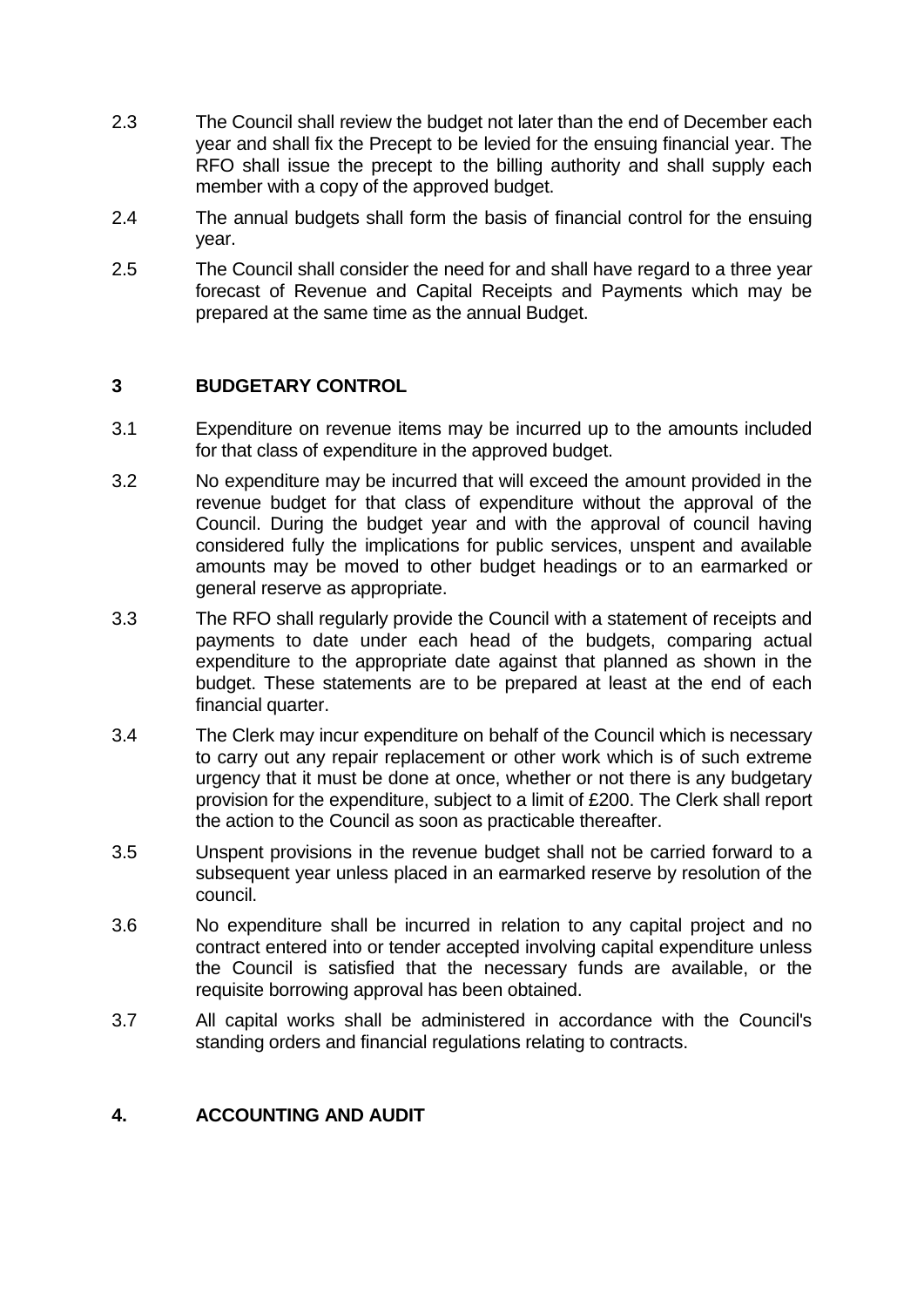- 4.1 All accounting procedures and financial records of the Council shall be determined by the RFO in accordance with the Accounts and Audit Regulations.
- 4.2 The RFO shall complete the annual financial statements of the Council, including the council's annual return, as soon as practicable after the end of the financial year and shall submit them and report thereon to the Council.
- 4.3 The RFO shall complete the Accounts of the Council contained in the Annual Return and shall submit the Annual Return for approval and authorisation by the Council within the timescales set by the Accounts and Audit Regulations.
- 4.4 The RFO shall ensure that there is adequate and effective system of internal audit of the Council's accounting, financial and other operations in accordance with proper practices. Any officer or member of the Council shall, if the RFO or Internal Auditor requires, make available such documents of the Council which appear to the RFO or Internal Auditor to be necessary for the purpose of the internal audit and shall supply the RFO or Internal Auditor with such information and explanation as the RFO or Internal Auditor considers necessary for that purpose.
- 4.5 The Internal Auditor shall be appointed by and shall carry out the work required by the council in accordance with proper practices. The Internal Auditor, who shall be competent and independent of the operations of the Council, shall report to Council in writing, or in person, on a regular basis with a minimum of one annual written report in respect of each financial year. In order to demonstrate objectivity and independence, the internal auditor shall be free from any conflicts of interest and have no involvement in the financial decision making, management or control of the council.
- 4.6 The RFO shall make arrangements for the opportunity for inspection of the accounts, books, and vouchers and for the display or publication of any Notices and statements of account required by Audit Commission Act 1998 and the Accounts and Audit Regulations.
- 4.7 The RFO shall, as soon as practicable, bring to the attention of all councillors any correspondence or report from the Internal or External Auditor, unless the correspondence is of a purely administrative matter.

#### **5. BANKING ARRANGEMENTS AND CHEQUES**

- 5.1 The Council's banking arrangements, including the Bank Mandate, shall be made by the RFO and approved by the Council. They shall be regularly reviewed for efficiency.
- 5.2 A schedule of the payments required, forming part of the Agenda for the meeting shall be prepared by the RFO and, together with the relevant invoices, be presented to Council. If the schedule is in order it shall be authorised by a resolution of the Council and shall be initialled by the Chairman of the Meeting. If more appropriate the detail may be shown in the Minutes of the Meeting.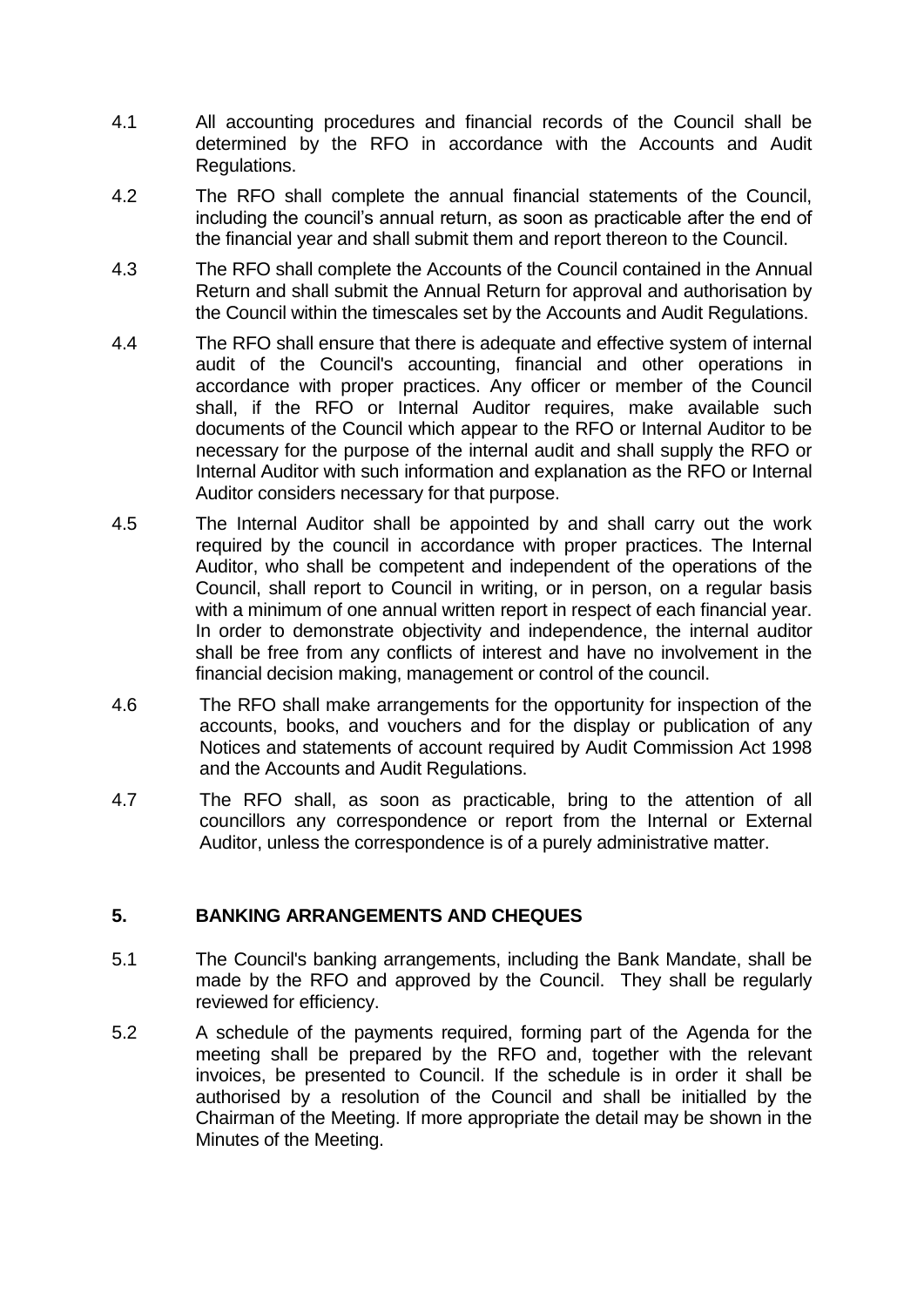- 5.3 Cheques drawn on the bank account shall be signed by two members of Council.
- 5.4 To indicate agreement of the details shown on the cheque or order for payment with the counterfoil and the invoice or similar documentation, the signatories shall each also initial the cheque counterfoil.

### **6 PAYMENT OF ACCOUNTS**

- 6.1 All payments shall be effected by cheque or other order drawn on the Council's bankers.
- 6.2 All invoices for payment shall be examined, verified and certified by the Clerk. The Clerk shall satisfy him/herself that the work, goods or services to which the invoice relates shall have been received, carried out, examined and approved.
- 6.3 The RFO shall examine invoices in relation to arithmetic accuracy and shall analyse them to the appropriate expenditure heading. The Clerk shall take all steps to settle all invoices submitted, and which are in order, at the next available Council Meeting.
- 6.4 If a payment is necessary to avoid a charge to interest under the Late Payment of Commercial Debts (Interest) Act 1998, and the due date for payment is before the next scheduled Meeting of Council or where the Clerk and RFO certify that there is no dispute or other reason to delay payment, the Clerk may (notwithstanding para 6.3) take all steps necessary to settle such invoices provided that a list of such payments shall be submitted to the next appropriate meeting of Council.
- 6.5 The Council will not maintain any form of cash float. All cash received must be banked intact. Any payments made in cash by the Clerk or RFO (for example for postage or minor stationery items) shall be refunded on a regular basis, at least quarterly.
	- 6.6 If thought appropriate by the council, payment for utility supplies (energy, telephone and water) may be made by variable Direct Debit provided that the instructions are signed by two members and any payments are reported to council as made. The approval of the use of a variable Direct Debit shall be renewed by resolution of the council at least every two years.

# **7 PAYMENT OF SALARIES**

- 7.1 As an employer, the council shall make arrangements to meet fully the statutory requirements placed on all employers by PAYE and National Insurance legislation. The payment of all salaries shall be made in accordance with payroll records and the rules of PAYE and National Insurance currently operating, and salaries shall be as agreed by Council.
- 7.2 Payment of salaries and payment of deductions from salary such as may be made for tax, national insurance and pension contributions, may be made in accordance with the payroll records and on the appropriate dates stipulated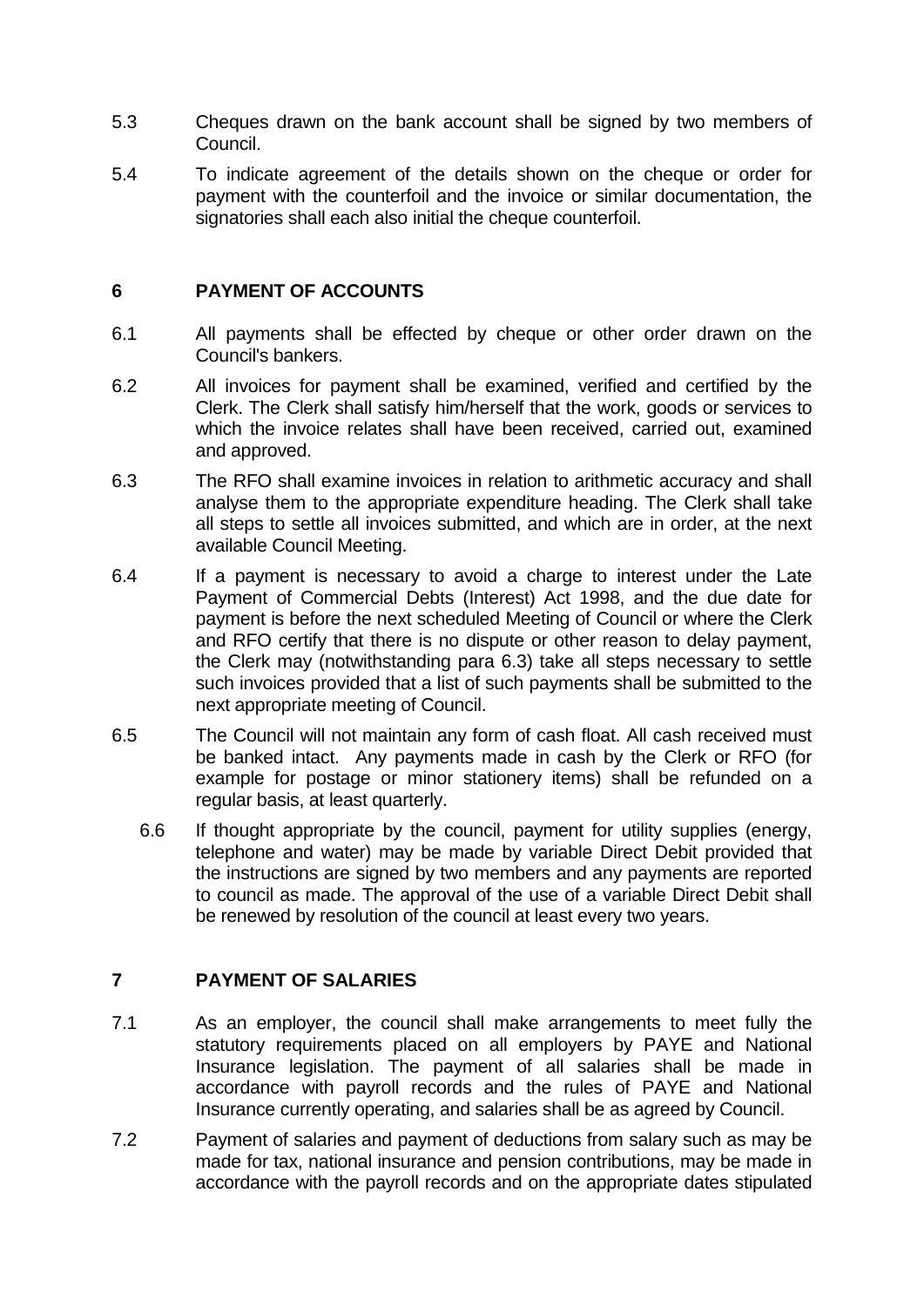in employment contracts, provided that each payment is reported to and ratified by the next available Council Meeting.

# **8 LOANS AND INVESTMENTS**

- 8.1 All loans and investments shall be negotiated in the name of the Council and shall be for a set period in accordance with Council policy.
- 8.2 The council shall consider the need for an Investment Policy which, if drawn up, shall be in accordance with relevant regulations, proper practices and guidance. Any Policy shall be reviewed at least annually.
- 8.3 All investments of money under the control of the Council shall be in the name of the Council.
- 8.4 All borrowings shall be effected in the name of the Council, after obtaining any necessary borrowing approval. Any application for borrowing approval shall be approved by Council as to terms and purpose. The terms and conditions of borrowings shall be reviewed at least annually.
- 8.5 All investment certificates and other documents relating thereto shall be retained in the custody of the RFO.

#### **9 INCOME**

- 9.1 The collection of all sums due to the Council shall be the responsibility of and under the supervision of the RFO.
- 9.2 Particulars of all charges to be made for work done, services rendered or goods supplied shall be agreed annually by the Council, notified to the RFO and the RFO shall be responsible for the collection of all accounts due to the Council.
- 9.3 The Council will review all fees and charges annually, following a report of the Clerk.
- 9.4 Any sums found to be irrecoverable and any bad debts shall be reported to the Council and shall be written off in the year.
- 9.5 All sums received on behalf of the Council shall be banked intact as directed by the RFO. In all cases, all receipts shall be deposited with the Council's bankers with such frequency as the RFO considers necessary.
- 9.6 The origin of each receipt shall be entered on the paying-in slip.
- 9.7 Personal cheques shall not be cashed out of money held on behalf of the Council.
- 9.8 The RFO shall promptly complete any VAT Return that is required. Any repayment claim due in accordance with VAT Act 1994 section 33 shall be made at least annually coinciding with the financial year end.
- 9.9 Where any significant sums of cash are regularly received by the Council, the RFO shall take such steps as are agreed by the Council to ensure that more than one person is present when the cash is counted in the first instance, that there is a reconciliation to some form of control such as ticket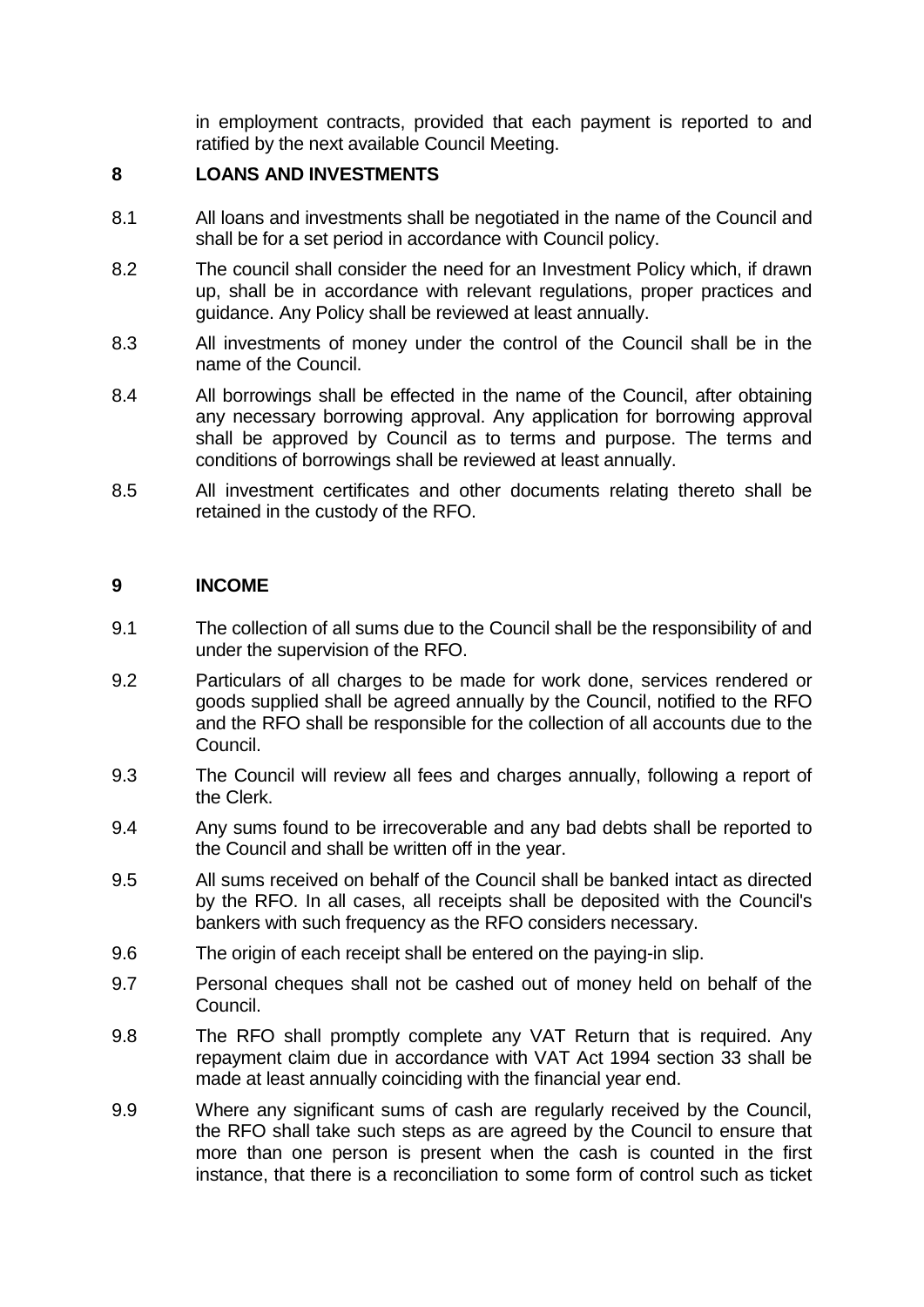issues, and that appropriate care is taken in the security and safety of individuals banking such cash.

### **10 ORDERS FOR WORK, GOODS AND SERVICES**

- 10.1 An official order or letter shall be issued for all work, goods and services unless a formal contract is to be prepared or an official order would be inappropriate. Copies of orders shall be retained.
- 10.2 Order books shall be controlled by the RFO.
- 10.3 All members and Officers are responsible for obtaining value for money at all times. An officer issuing an official order shall ensure as far as reasonable and practicable that the best available terms are obtained in respect of each transaction.
- 10.4 The RFO shall verify the lawful nature of any proposed purchase before the issue of any order, and in the case of new or infrequent purchases or payments, the RFO shall ensure that the statutory authority shall be reported to the meeting at which the order is approved so that the Minutes can record the power being used.

# **11 CONTRACTS**

- 11.1 Procedures as to contracts are laid down as follows:
	- (a) Every contract shall comply with these financial regulations, and no exceptions shall be made otherwise than in an emergency provided that these regulations shall not apply to contracts which relate to items (i) to (vi) below:
		- (i) for the supply of gas, electricity, water, sewerage and telephone services;
		- (ii) for specialist services such as are provided by solicitors, accountants, surveyors and planning consultants;
		- (iii) for work to be executed or goods or materials to be supplied which consist of repairs to or parts for existing machinery or equipment or plant;
		- (iv) for work to be executed or goods or materials to be supplied which constitute an extension of an existing contract by the Council;
		- (v) for additional audit work of the external Auditor up to an estimated value of £250.
		- (vi) for goods or materials proposed to be purchased which are proprietary articles and/or are only sold at a fixed price.
	- (b) Where it is intended to enter into a contract exceeding £50,000 in value for the supply of goods or materials or for the execution of works or specialist services other than such goods, materials, works or specialist services as are excepted as set out in paragraph (a) the Clerk shall invite tenders from at least three firms.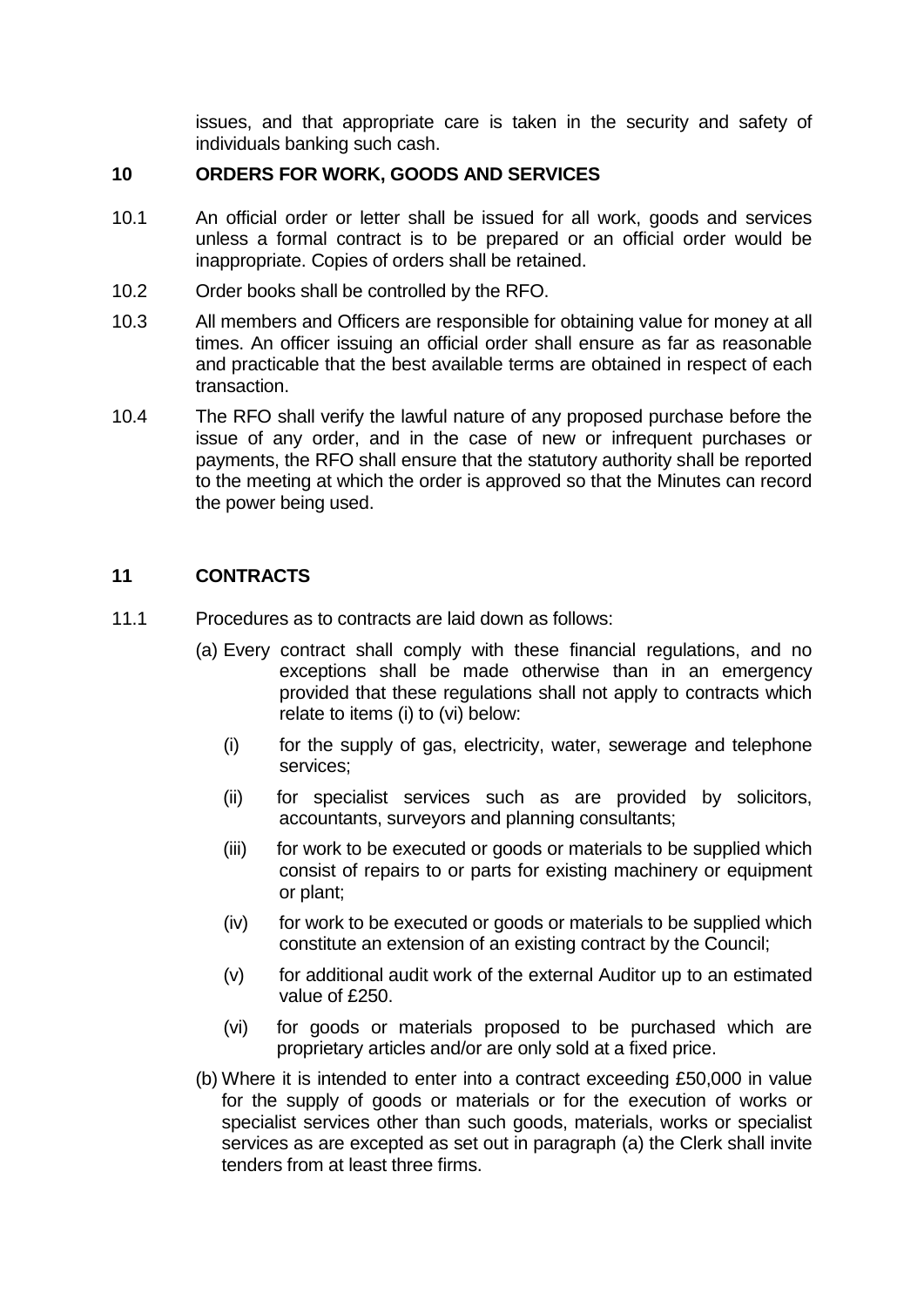- (c) When applications are made to waive financial regulations relating to contracts to enable a price to be negotiated without competition the reason shall be embodied in a recommendation to the Council.
- (d) Such invitation to tender shall state the general nature of the intended contract and the Clerk shall obtain the necessary technical assistance to prepare a specification in appropriate cases. The invitation shall in addition state that tenders must be addressed to the Clerk in the ordinary course of post. Each tendering firm shall be supplied with a specifically marked envelope in which the tender is to be sealed and remain sealed until the prescribed date for opening tenders for that contract.
- (f) All sealed tenders shall be opened at the same time on the prescribed date by the Clerk in the presence of at least one member of Council.
- (g) If less than three tenders are received for contracts above £50,000 or if all the tenders are identical the Council may make such arrangements as it thinks fit for procuring the goods or materials or executing the works.
- (h) The Council shall not be obliged to accept the lowest tender

### **12. PAYMENTS UNDER CONTRACTS FOR BUILDING OR OTHER CONSTRUCTION WORKS**

- 12.1 Payments on account of the contract sum shall be made within the time specified in the contract by the RFO upon authorised certificates of the architect or other consultants engaged to supervise the contract (subject to any percentage withholding as may be agreed in the particular contract).
- 12.2 Where contracts provide for payment by instalments the RFO shall maintain a record of all such payments. In any case where it is estimated that the total cost of work carried out under a contract, excluding agreed variations, will exceed the contract sum of 5% or more a report shall be submitted to the Council.
- 12.3 Any variation to a contract or addition to or omission from a contract must be approved by the Council and Clerk to the Contractor in writing, the Council being informed where the final cost is likely to exceed the financial provision.

#### **13 STORES AND EQUIPMENT**

- 13.1 The officer in charge of each section shall be responsible for the care and custody of stores and equipment in that section.
- 13.2 Delivery Notes shall be obtained in respect of all goods received into store or otherwise delivered and goods must be checked as to order and quality at the time delivery is made.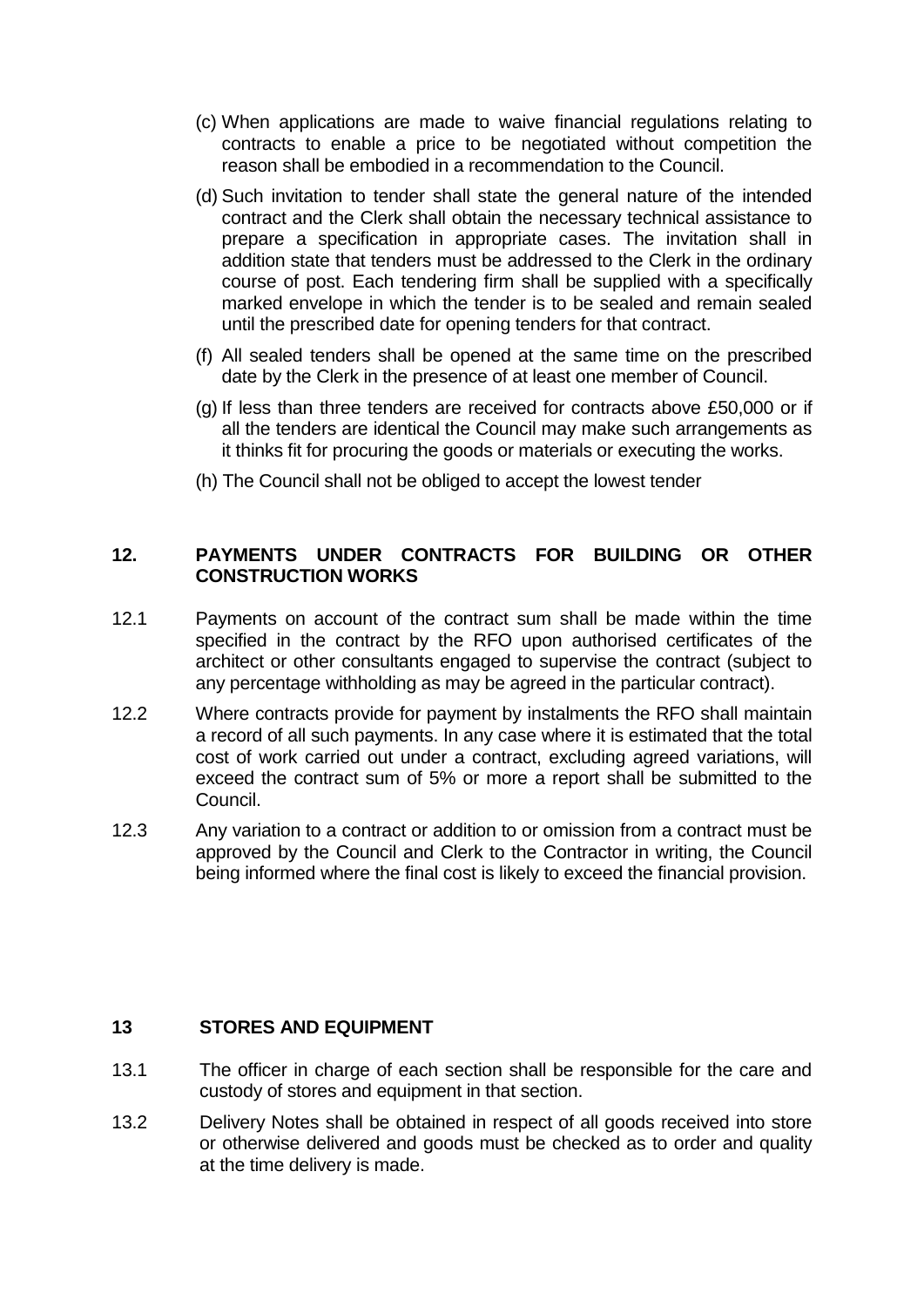- 13.3 Stocks shall be kept at the minimum levels consistent with operational requirements.
- 13.4 The RFO shall be responsible for periodic checks of stocks and stores at least annually.

#### **14 ASSETS, PROPERTIES AND ESTATES**

- 14.1 The Clerk shall make appropriate arrangements for the custody of all title deeds of properties owned by the Council. The RFO shall ensure a record is maintained of all properties owned by the Council, recording the location, extent, plan, reference, purchase details, nature of the interest, tenancies granted, rents payable and purpose for which held in accordance with Accounts and Audit Regulations.
- 14.2 No property shall be sold, leased or otherwise disposed of without the authority of the Council, together with any other consents required by law, save where the estimated value of any one item of tangible movable property does not exceed £50.
- 14.3 The RFO shall ensure that an appropriate and accurate Register of Assets and Investments is kept up to date. The continued existence of tangible assets shown in the Register shall be verified at least annually, possibly in conjunction with a health and safety inspection of assets.

#### **15 INSURANCE**

- 15.1 Following the annual risk assessment (per Financial Regulation 17), the RFO shall effect all insurances and negotiate all claims on the Council's insurers.
- 15.2 The RFO shall keep a record of all insurances which have been effected by the Council and the property and risks covered thereby and conduct an annual review.
- 15.3 The RFO shall be notified of any loss liability or damage or of any event likely to lead to a claim, and shall report these to Council at the next available meeting.
- 15.4 All appropriate employees of the Council shall be included in a suitable fidelity guarantee insurance which shall cover the maximum risk exposure as determined by the Council.

#### **16 CHARITIES**

16.1 Where the Council is sole trustee of a Charitable body the Clerk shall ensure that separate accounts are kept of the funds held on charitable trusts and separate financial reports made in such form as shall be appropriate, in accordance with Charity Law and legislation, or as determined by the Charity Commission. The Clerk shall arrange for any Audit or Independent